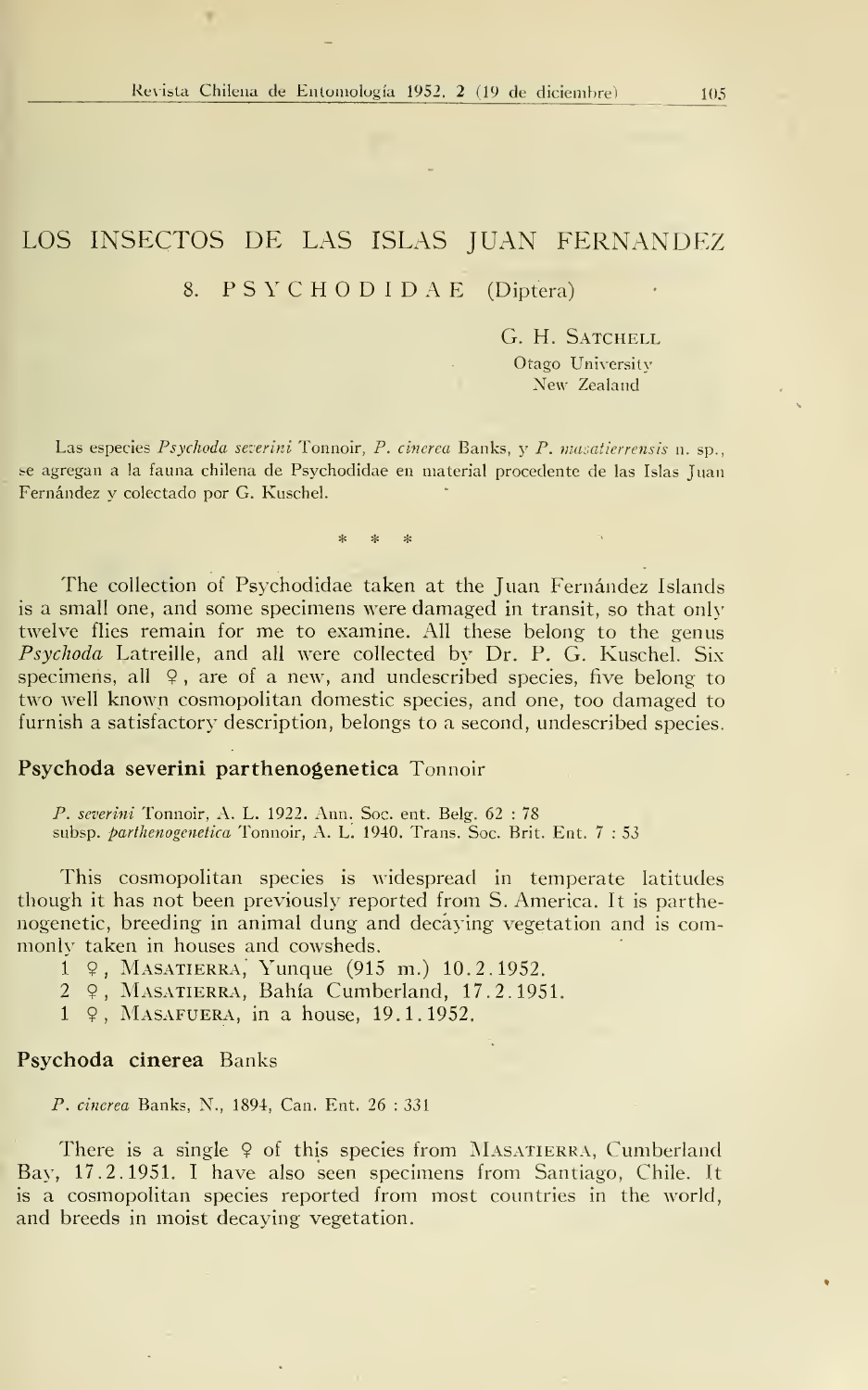## Psychoda sp.

There is a single damaged specimen with incomplete genitalia collected from MASATIERRA, which is a new species, but it is too fragmentary to be described.

## Psychoda masatierrensis sp. n.

A uniformly greyish-ochraceous species with <sup>a</sup> characteristic subgenital plate, known only from the  $\varphi$  sex.

9. Erect tuft of squamuliferous hairs on face and vertex, eye bridges broad, almost four facets wide, touching. Antennae 1,2 times wing width, 16 segmented, scape and pedicil with scaly covering, verticils closed; scape (fig. <sup>1</sup> A) 1,5 times as long as broad, pedicil wider than long, basal flagellar segment with neck a little shorter (0.8) than bulb; necks increas-



Fig. 1. Psychoda masatierrensis sp. n. A. Antennal base. B. Labium. C. Palp. D. Venation. E. Subgenital píate and spermathecae. F. Genital digit.

ing in length until it is 1,1 times as long in segment nine; last three seg ments diminutive, separated, subspherical; ascoids of usual Y type with arms shorter than necks, on segments 3-13. Labium (fig. <sup>1</sup> B) with a row of three terminal spines, and two lateral setae. Palpae (fig. <sup>1</sup> C) with scaly covering; formula  $1:1,2:1,7:2$ .

Thorax with hairy vestiture with some scales interspersed. Wing. (Fig. 1 D) 1,9 mm. long, forks relatively close together, radial after medial, both before tip of  $Cu$ ; origin of  $R_{2+3}$  at apex of first basal cell; wing vestiture uniformly greyish-ochraceous. Legs scaly, greyish-ochraceous with a silvery reflection on the tarsi.

Subgenital plate (fig. 1 E) almost parallel sided, slightly narrowed towards the base, with a median indentation of modérate depth; genital